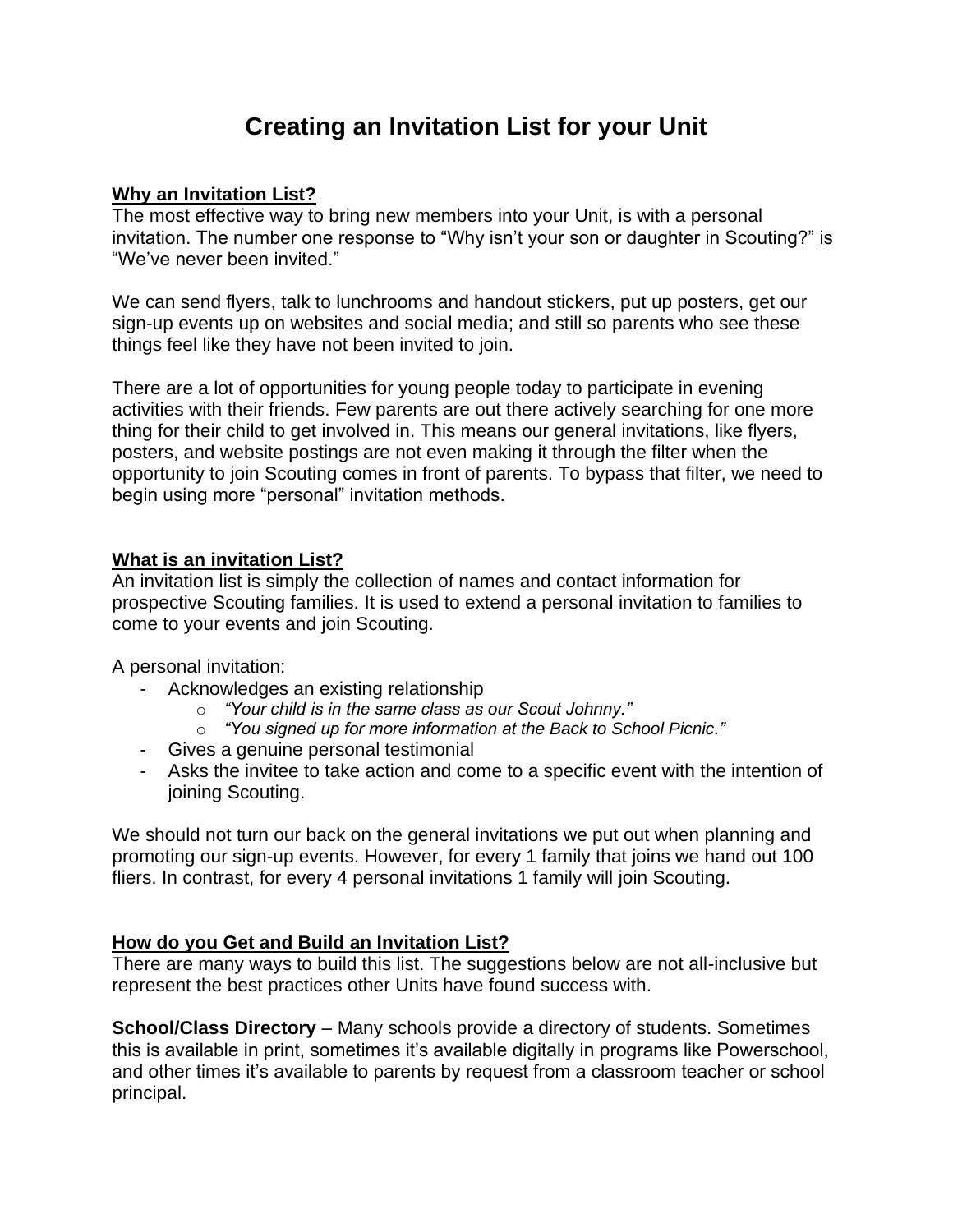**Churches –** Churches also keep a directory of its member families. Your Units members may be able to receive this for their own churches. If your Chartering Organization is a Church, providing this list is a way they can help grow their Units.

**Clubs/Sports/Other Activities –** For many active families, it's not uncommon to see each other a few times each week at different activities. Are there families at other activities your Scouts are involved in that you think would have fun in Scouting? Add them to the list!

**Buddies** – Give your Scouts five blank contact info cards and tell them to write down the names and contact information (may need their parents' help on this) for five of their friends who aren't in Scouts that they want to invite. Each card returned is good for one ticket in a prize drawing, and you have a handful of names to add to your Invitation List.

**Community/School Events** – Set up a table at events in your community, or at events at your school like Open Houses, Registration Days, or Parent Teacher Conferences. You can use your Unit Information Sheet and Calendar as a handout, but also collect their information for your Invitation List.

**BeAScout.org** – Sometimes, families either search online for Scouting or see the BeAScout.org, and go to the website to request information from your Unit. If your Unit has received BeAScout leads, be sure to add these folks to your Invitation List!

## **How to use your Invitation List to Promote a Sign-Up Event.**

Consistent contact with your invitation list is important. Everyone on your invite list should get a monthly email that invites them to a meeting or activity or shares something that your unit is doing that highlights the fun and value of Scouting.

However, leading up to a specific recruitment event requires more frequency and focus. Here is a 30-day communication plan for your invite list leading up to a Sign-Up Event.

- 30-days out
	- o Send your Scouting Professional a copy and a postcard will be sent to everyone inviting them to your Sign-Up Event.
- 20-days out
	- $\circ$  Send an informational email about Scouting, your sign-up event and specifically ask them to come and join Scouting. Include an RSVP.
- 10-days out
	- o Send a personal follow-up email to everyone who hasn't RSVP'd.
- 7-day out
	- o Call everyone who has not RSVP'd to invite them to come.
- 3-days out
	- o Send reminder email to the whole list with all prospects blind-copied
- Eve of Event
	- o Send an email to everyone that has RSVP'd giving details for the event along with the online application link. This email is crucial because it